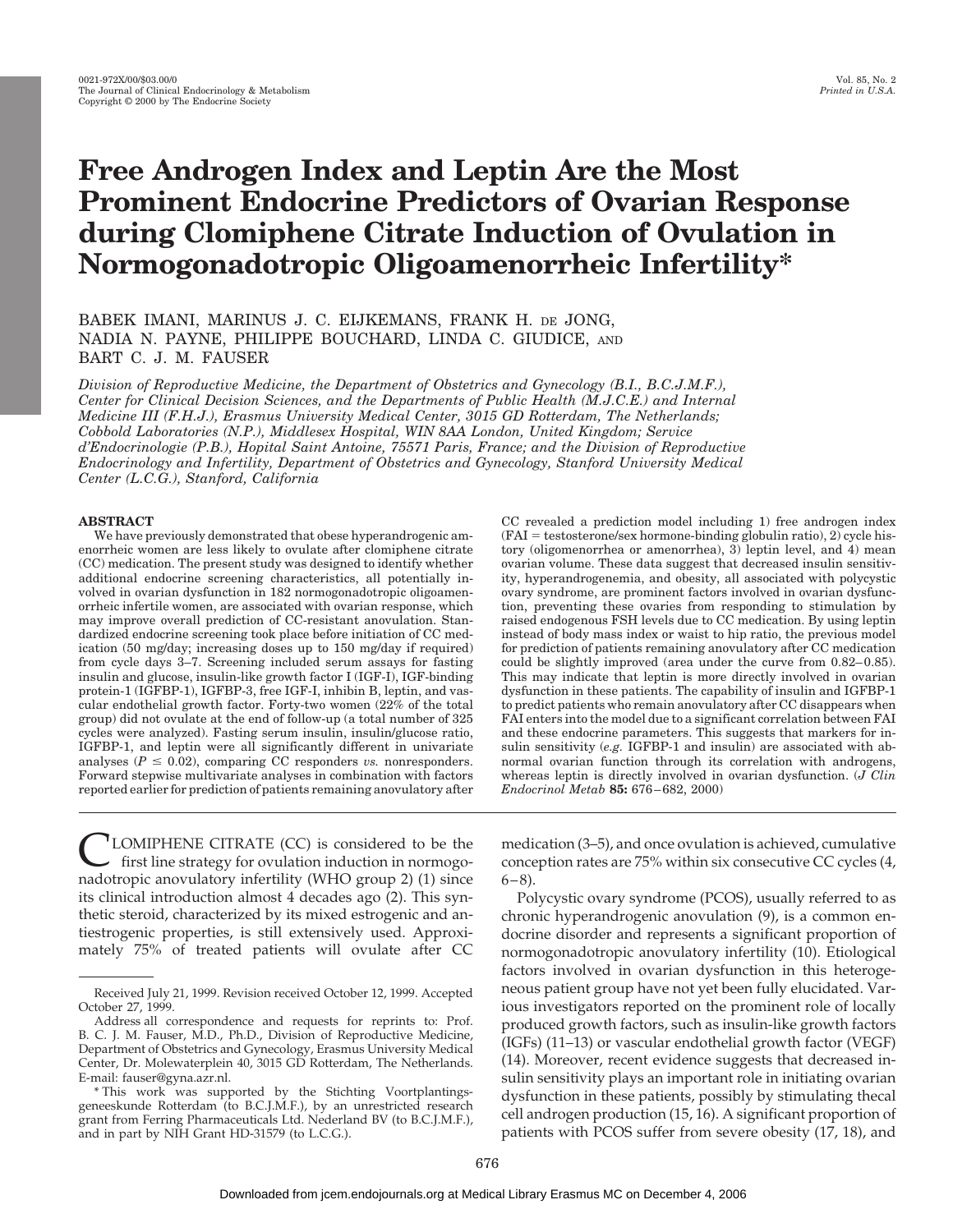therefore, leptin, the hormone product of the obesity gene (19), has been the focus of intense investigation (20–23). It has been demonstrated that leptin can impair insulin action in hepatocytes (20). Although leptin does not appear to play a direct role in either hyperandrogenemia or hypersecretion of LH (23), abnormalities in its signaling may be involved in hypogonadotropic hypogonadism (24) and in certain cases of PCOS (21). Finally, inhibin B, which has been shown to be produced by healthy antral follicles under the control of FSH in the early follicular phase of the normal menstrual cycle (25), may serve as a marker for the severity of ovarian dysfunction in PCOS patients (26, 27).

We previously demonstrated that obese, hyperandrogenic, amenorrheic women are less likely to respond to stimulation by increasing endogenous FSH levels after CC compared to normal weight, oligomenorrheic women presenting with normal androgen concentrations (5). This approach may have clinical implications in terms of health economics, but may also provide information regarding factors involved in ovarian dysfunction in these women. We now report on the predictive power of additional endocrine screening of factors potentially involved in ovarian abnormalities in this patient population, including insulin sensitivity, the IGF system, leptin, inhibin B, and VEGF.

# **Materials and Methods**

# *Subjects and study protocol*

Between February 1993 and January 1998, 182 women attending our infertility unit presenting with 1) oligomenorrhea (bleeding intervals between 35 days and 6 months) or amenorrhea (bleeding interval  $>6$ months), 2) serum FSH levels within normal limits (1–10 IU/L) (1, 28) and normal serum PRL and TSH levels, 3) spontaneous menses or positive bleeding response to progestagen withdrawal, 4) body mass index (BMI; weight divided by height squared) more than  $18 \text{ kg/m}^2$ , and 5) age between 19–40 ys were included in the present study. Study approval was obtained from the human subjects committee of the Dijkzigt Hospital/Erasmus University, and informed consent was obtained from all subjects.

Standardized initial clinical, sonographic, and endocrine screening took place before initiation of induction of ovulation with CC medication, as described previously (5). Clinical screening included age, infertility and cycle history, BMI, waist to hip ratio (WHR), previous medication, and/or surgery. Transvaginal sonographic screening included assessment of the ovarian stroma echogenicity (arbitrarily classified from one to three per ovary), ovarian volume (milliliters), and total number of follicles (both ovaries), as described previously (10, 29). Endocrine screening included serum assays for FSH, PRL, TSH, LH, estradiol, androstenedione, testosterone, and sex hormone-binding globulin (SHBG), as described previously (5). In addition, serum was assayed for fasting insulin and glucose, free and total IGF-I, IGF-binding protein-1 (IGFBP-1), IGFBP-3, inhibin B, leptin, and VEGF concentrations. Fasting venous blood samples were taken on a random day between 0800–1000 h before initiation of therapy. Blood samples were centrifuged within 2 h after withdrawal and stored at  $-20$  C until assayed.

# *Hormone assays*

Serum insulin levels were measured by immunoradiometric assay (IRMA; Biosource Technologies, Inc., Fleurus, Belgium), glucose levels by the hexokinase method (Gluco-quant, Roche Molecular Biochemicals, Mannheim, Germany) (30), and free IGF-I levels by a two-site IRMA (Active, Diagnostic Systems Laboratories, Inc., Webster, TX) direct assay. Serum was incubated in tubes and decanted, and the tubes were washed according to the manufacturer's instructions. Free IGF-I, bound to the tube, was detected by radiolabeled antibody as described previously (31). Serum IGF-I levels were measured using a two-site IRMA (Active, Diagnostic Systems Laboratories, Inc.), which includes an extraction step to separate the IGF-I from its binding protein in serum. IGFBP-1 and IGFBP-3 levels were assayed using a two-site IRMA (Active, Diagnostic Systems Laboratories, Inc.) assay as described previously (31). The IGFBP-3 samples were diluted 1:100 before assay. Dimeric inhibin B levels were measured using an immunoenzymometric assay (Serotec, Oxford, UK) (32), leptin levels using a RIA (by means of reagents supplied by Linco Research, Inc., St. Charles, MO) (33), and VEGF levels by enzyme immunoassay (Cytokit Red EIA kits, Peninsula Laboratories, Inc., College Park, MD) (34). Midluteal serum progesterone (P) levels were measured by RIA, as described previously (8). Intra- and interassay coefficients of variation were less than 6.1% and 9.9% for insulin, less than 1.0% and 1.9% for glucose, less than 10.3% and 10.7% for free IGF-I, less than 3.4% and 8.2% for IGF-I, less than 5.2% and 6.0% for IGFBP-1, less than 3.9% and 1.9% for IGFBP-3, less than 8% and 14% for inhibin B, less than 3.6% and 4.6% for leptin, and less than 7.8% and 12.2% for VEGF, respectively.

#### *CC ovulation induction protocol*

CC was administered at a daily dose of 50 mg (which was increased to 100 and 150 mg in subsequent cycles in the case of absent ovarian response) from cycle days 3–7 after initiation of a spontaneous or progestin-induced withdrawal bleeding, as described previously (5). Ovulation after CC treatment was assessed by midluteal serum P levels above 25 nmol/L combined with transvaginal sonographic monitoring of follicle growth until visualization of a preovulatory follicle (mean diameter,  $>18$  mm) and subsequent disappearance or biphasic basal body temperature charts, as indicated previously (5). If ovulation occurred, the CC dose remained unaltered during subsequent cycles. The duration of follow-up for all patients included in the study was at least three treatment cycles. First ovulation after CC was used as the end point. Responders were defined as patients who ovulated after CC, independent of the dose administered. The number of treatment cycles and the CC dose in which first ovulation occurred were recorded. Clomiphene-resistant anovulation (CRA) was defined as patients who did not ovulate despite receiving maximum treatment doses of 150 mg/day.

# *Data analysis*

 $P = 0.05$  was chosen as threshold level for statistical significance in univariate analyses. For comparison of initial screening parameters of CC responders and nonresponders, we used the Mann-Whitney U test and Wilcoxon rank sum W test. The univariate relation with response to CC was assessed using logistic regression analysis. The following initial serum parameters were used in the multivariate analyses (forward stepwise selection of variables,  $P_{entry} < 0.10$ ): fasting serum insulin and glucose, IGF-I, IGFBP-1, IGFBP-3, free IGF-I, inhibin B, leptin, and VEGF in combination with parameters of the previous model for prediction of patients remaining anovulatory after CC treatment, including FAI, cycle history (oligomenorrhea *vs.* amenorrhea), BMI, and mean ovarian volume (5). The area under the receiver operating characteristics curve (AUC) was used to assess the discriminative ability of the tests, as described previously (5). Data were analyzed using the commercially available software package SPSS, Inc. (Chicago, IL).

# **Results**

From the total number of 182 patients fulfilling the in/ exclusion criteria and treated with CC medication, 131 (72%) suffered from primary infertility, 43 (24%) from amenorrhea, and the remaining 139 (76%) had oligomenorrhea. Eightytwo (45%) women were obese (BMI,  $\geq$ 26), 113 (62%) patients presented with an elevated FAI ( $\geq$ 4.0), and 67 (37%) patients presented with hyperandrogenemia (testosterone,  $\geq 3.2$ nmol/L; and/or androstenedione, ≥16.3 nmol/L) (10, 35). In 134 patients (74%) polycystic ovaries (mean ovarian volume,  $\geq$ 10.8 mL; and/or mean follicle number per ovary,  $\geq$ 10) (10, 29) were diagnosed. Finally, 93 patients (51%) presented with elevated serum LH levels ( $\geq$ 7.0 IU/L) (10, 35). From the total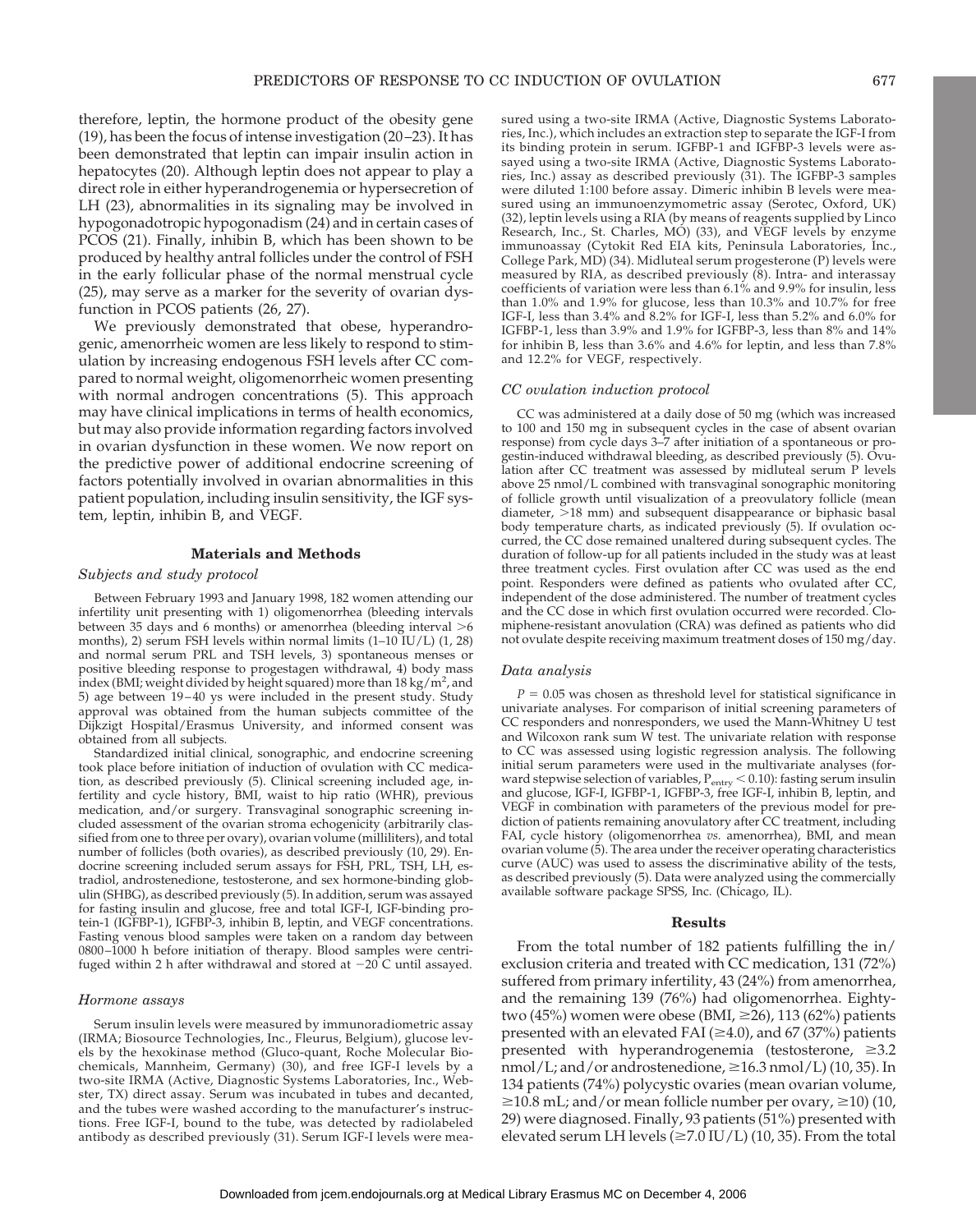| <b>TABLE 1.</b> Endocrine findings (mean $\pm$ sD) upon initial screening of 182 normogonadotropic oligoamenorrheic infertile women <sup><i>a</i></sup> and |  |
|-------------------------------------------------------------------------------------------------------------------------------------------------------------|--|
| separately for patients who did (CC responders) or did not (CRA) ovulate after CC induction of ovulation                                                    |  |

|                        | Overall group<br>$(n = 182)$ | CC responder<br>$(n = 142; 78\%)$ | <b>CRA</b><br>$(n = 40; 22\%)$ | P value <sup>b</sup> |
|------------------------|------------------------------|-----------------------------------|--------------------------------|----------------------|
| Insulin $(mU/L)$       | $14.7 \pm 10.4$              | $13.6 \pm 9.5$                    | $19.0 \pm 13.0$                | 0.009                |
| Glucose (mmol/L)       | $4.3 \pm 1.6$                | $4.2 \pm 1.0$                     | $4.8 \pm 2.9$                  | $-c$                 |
| Insulin/glucose ratio  | $3.6 \pm 2.5$                | $3.4 \pm 2.3$                     | $4.4 \pm 3.0$                  | 0.05                 |
| Inhibin $B$ $(ng/L)$   | $153 \pm 102$                | $156 \pm 103$                     | $149 \pm 99$                   |                      |
| $IGF-I$ (ng/mL)        | $237 \pm 97$                 | $242 \pm 99$                      | $218 \pm 83$                   |                      |
| Free $IGF-I$ $(ng/mL)$ | $2.8 \pm 1.7$                | $2.8 \pm 1.6$                     | $3.0 \pm 2.0$                  |                      |
| $IGFBP-1$ ( $ng/mL$ )  | $24.2 \pm 18.1$              | $26.4 \pm 18.5$                   | $16.7 \pm 14.5$                | 0.001                |
| $IGFBP-3$ $(ng/mL)$    | $3297 \pm 693$               | $3320 \pm 714$                    | $3240 \pm 622$                 |                      |
| Leptin $(ng/mL)$       | $21.6 \pm 17$                | $19.3 \pm 15$                     | $30.4 \pm 20$                  | 0.003                |
| $VEGF$ (ng/mL)         | $4.8 \pm 2.9$                | $4.9 \pm 2.9$                     | $4.3 \pm 3.1$                  |                      |

*a* Remaining characteristics: age,  $28 \pm 4.5$  yr; BMI,  $26.5 \pm 6$  kg/m<sup>2</sup>; T,  $2.4 \pm 0.9$  nmol/L; FAI,  $6.2 \pm 4.2$ ; LH,  $7.9 \pm 4.4$  IU/L; FSH,  $4.5 \pm 4.6$ IU/L;  $E_2$ , 258  $\pm$  174 pmol/L; and mean ovarian volume, 9.8  $\pm$  4.2 mL. *b* Comparison of CC responders *vs.* CRA (by Mann-Whitney U test). *c* Not significant.

group of patients, 40 (22%) women remained anovulatory despite the maximum CC dose. A total number of 325 CC cycles were analyzed (205 ovulatory and 120 anovulatory cycles).

Endocrine screening characteristics of the overall study group and separately for patients who did or did not ovulate after CC medication are presented in Table 1. Fasting insulin level, insulin/glucose ratio, and serum leptin levels were significantly higher and IGFBP-1 levels significantly lower in CRA patients. *P* values after univariate analysis with logistic regression analyses, odds ratio, 95% confidence interval, and the receiver operating characteristics AUC of additional initial endocrine screening parameters are depicted in Table 2. Again, serum insulin, insulin/glucose ratio, IGFBP-1, and leptin levels were significantly different between patients who did *vs.* those who did not ovulate after CC treatment. Results of multivariate analyses for prediction of patients remaining anovulatory after CC induction of ovulation are depicted in Table 3. Using a forward stepwise selection procedure, various significant predictors during univariate analysis (such as insulin, IGFBP-1, and BMI) disappear, and four variables were eventually selected: 1) FAI, 2) cycle history (oligomenorrhea *vs.* amenorrhea), 3) leptin, and 4) mean ovarian volume. The association of FAI, leptin, and insulin with other endocrine and clinical features was analyzed in more detail. Correlations between FAI and BMI, leptin, insulin, and IGFBP-1 are depicted in Fig. 1. Correlations between initial serum leptin levels and BMI, WHR, and insulin are shown in Fig. 2. Correlations between initial serum insulin levels and BMI, SHBG, and IGFBP-1 are shown in Fig. 3. For all figures, individual correlations are shown separately for CC responders and nonresponders. With the exception of leptin, correlations between all other factors depicted in the figures were significantly stronger in CC nonresponders than in responders (data not shown).

# **Discussion**

The present prospective follow-up study was designed to evaluate whether initial screening of insulin sensitivity, the IGF system, leptin, inhibin B, or VEGF could predict the ovarian response to CC medication in normogonadotropic oligomenorrheic infertile women. We recently reported (5)

**TABLE 2.** Univariate logistic regression analyses, odds ratio, 95% confidence interval, and area under the ROC curve of endocrine screening parameters in 182 normogonadotropic oligoamenorrheic infertile women for the prediction of patients remaining anovulatory after CC induction of ovulation

| Odds ratio $(95\% \text{ CI}^a)$ | $P^b$ value | AUC <sup>c</sup> |
|----------------------------------|-------------|------------------|
| $1.05(1.01 - 1.08)$              | 0.005       | 0.64             |
| $1.21(0.97 - 1.50)$              | 0.07        | 0.51             |
| $1.16(1.01 - 1.32)$              | 0.03        | 0.61             |
| $0.99(0.99 - 1.00)$              | 0.5         | 0.53             |
| $0.99(0.99 - 1.00)$              | 0.2         | 0.56             |
| $1.06(0.86 - 1.30)$              | 0.3         | 0.51             |
| $0.96(0.93 - 0.98)$              | 0.01        | 0.67             |
| $0.99(0.99 - 1.00)$              | 0.6         | 0.54             |
| $1.03(1.01 - 1.06)$              | 0.0003      | 0.70             |
| $0.92(0.79 - 1.07)$              | 0.4         | 0.58             |
|                                  |             |                  |

*<sup>a</sup>* Confidence interval.

*<sup>b</sup>* Univariate logistic regression analyses with likelihood ratio test (**Bold** =  $P < 0.05$ ).<br><sup>*c*</sup> Area under the ROC curve. (Bold =  $P < 0.05$ ).

that obese, hyperandrogenic, amenorrheic women, a complex of signs and symptoms frequently referred to as PCOS (9), are more likely to remain anovulatory after CC medication. As a first step we focused on screening of the most pertinent clinical, endocrine, and sonographic characteristics of these patients (5). Further endocrine parameters potentially related to ovarian dysfunction in these women are the focus of the present study. Decreased insulin sensitivity/ hyperinsulinemia or augmented free IGF-I may be involved in the pathophysiology of this heterogeneous syndrome by directly stimulating thecal cell androgen production (13, 15, 16). Serum leptin levels were also assessed in these patients, as it has been suggested recently that this is a reliable endocrine marker for obesity. Abnormalities in its signaling pathway may be involved in hypogonadotropic hypogonadism (24) and eventually in certain cases of PCOS (21, 22). In addition, leptin may directly modulate insulin activity in obese individuals (20). Inhibin B is produced by healthy early antral follicles under the control of FSH in the early follicular phase of the menstrual cycle (25) and may therefore be used as a marker for the severity of ovarian abnormalities (*i.e.* the sensitivity to FSH and assessment of the number of healthy, rather than atretic, follicles in polycystic ovaries) and the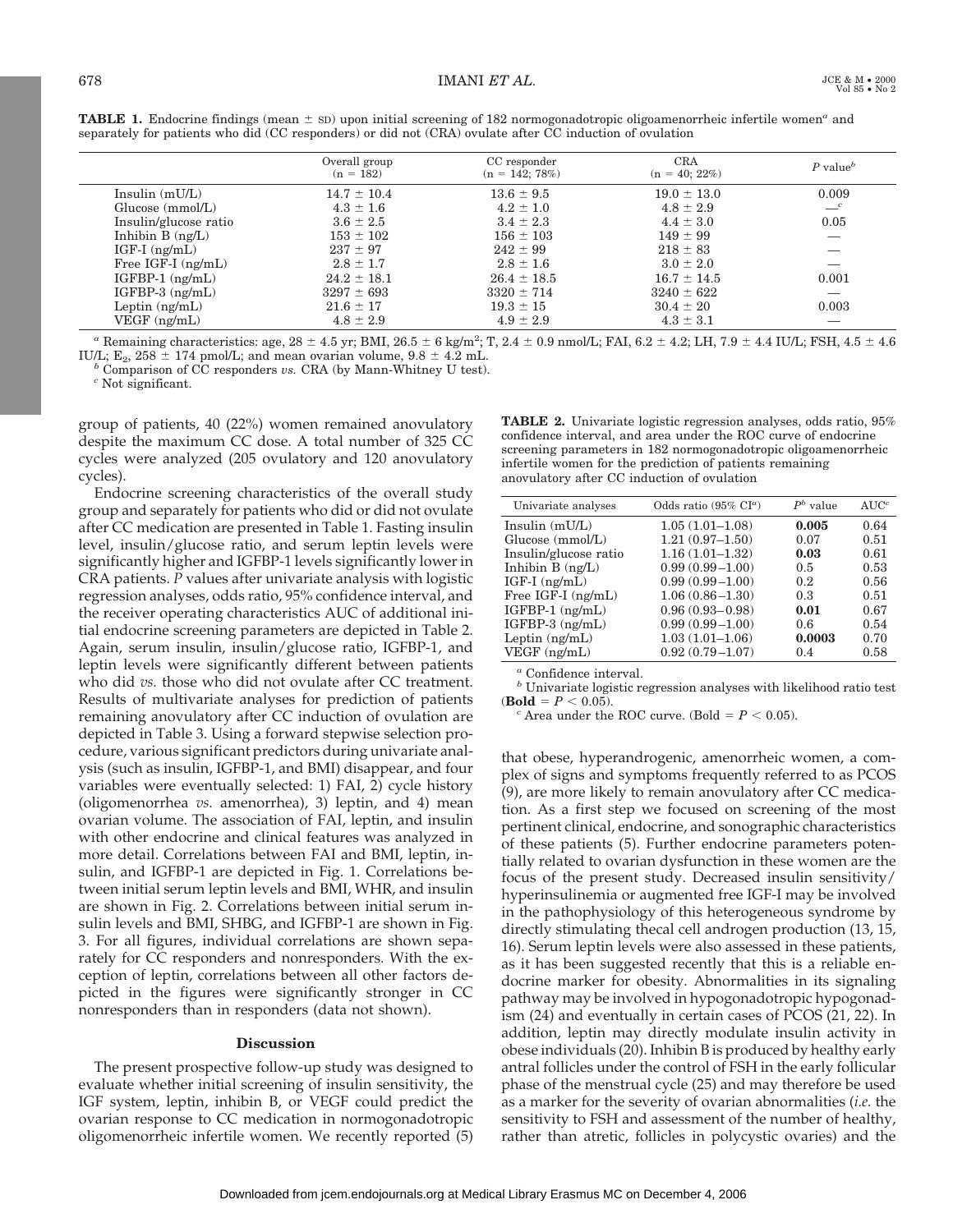| Analyses:                                                             | Univariate $^a$ | Multivariate |                |          |                |
|-----------------------------------------------------------------------|-----------------|--------------|----------------|----------|----------------|
| Steps:                                                                | $\mathbf{0}$    |              | $\overline{2}$ | 3        | 4 <sup>b</sup> |
| Screening parameters<br>a) Prediction model <sup><math>c</math></sup> |                 |              |                |          |                |
| FAI <sup>d</sup>                                                      | < 0.0001        | In model     | In model       | In model | In model       |
| BMI (kg/m <sup>2</sup> )                                              | 0.0003          | 0.03         | 0.04           | 0.46     | 0.46           |
| Mean ovarian vol (mL)                                                 | 0.007           | 0.12         | 0.13           | 0.06     | In model       |
| Cycle history <sup>e</sup>                                            | 0.0003          | 0.0001       | In model       | In model | In model       |
| b) Additional endocrine parameters'                                   |                 |              |                |          |                |
| Insulin (mU/L)                                                        | 0.005           | 0.32         | 0.45           | 0.93     | 0.98           |
| Insulin/glucose ratio                                                 | 0.03            | 0.66         | 0.79           | 0.64     | 0.56           |
| $IGFBP-1$ $(ng/mL)$                                                   | 0.01            | 0.82         | 0.71           | 0.74     | 0.64           |
| Leptin $(ng/mL)$                                                      | 0.0003          | 0.01         | 0.009          | In model | In model       |

**TABLE 3.** Forward stepwise multivariate analyses of parameters of the prediction model plus additional endocrine screening for prediction of normogonadotropic oligoamenorrheic patients remaining anovulatory during clomiphene citrate induction of ovulation

 $^a$  Step 0, Comparison of CC responders vs. CRA (univariate logistic regression analyses).<br>  $^b$  Final model, Area under the ROC curve, 0.85; multivariate odds ratio (95% CI) of FAI, 1.19 (1.07–1.32); of cycle history, 0 of mean ovarian volume, 1.11 (0.99–1.24); and of leptin, 1.04 (1.01–1.06). This means that, for instance, a 1-U increase in a given patient's serum leptin level gives her a 4% higher probability to be a CRA.<br><sup>*c*</sup> As published previously (5).<br><sup>*d*</sup> FAI = T × 100/SHBG.

 $\emph{e}$  Amenorrhea *vs.* oligomenorrhea.

*<sup>f</sup>* Only parameters that are significantly different (see Table 2) are included.



FIG. 1. Correlations between FAI (testosterone  $\times$  100/SHBG) and BMI, serum leptin, insulin, and IGFBP-1 in 182 normogonadotropic oligomenorrheic infertile patients using a scatter plot. *Open circles* represent patients who ovulated after CC treatment, and *closed circles* represent CC nonresponders.

likelihood of ovaries to respond to ovulation induction (27). Finally, VEGF levels were assessed in these patients, as recent reports suggest that this protein may serve as a marker for changes in ovarian stroma of PCOS patients (14, 34).

The present study demonstrates that serum insulin, insulin/glucose ratio, and leptin levels are significantly higher and, in contrast, IGFBP-1 levels are lower in patients who remain anovulatory after CC. When a multivariate analysis for the prediction of CRA is applied, the capacity of serum

insulin, insulin/glucose ratio, and IGFBP-1 levels to predict CRA is eliminated when FAI enters into the model due to a strong correlation between these parameters and FAI. In contrast, leptin levels enter into the model in the third step. These results can be interpreted as follows. Insulin is significantly higher in CRA patients. An association between decreased insulin sensitivity and hyperandrogenism is well known (36, 37). Signal transduction via the insulin receptor has been demonstrated to be frequently abnormal in PCOS (38). Moreover, IGF-I as well as insulin have been shown to augment LH-induced androgen biosynthesis by cultured thecal cells (38). As insulin binds to the structurally similar type 1 IGF receptor, it has been postulated that high levels of circulating insulin stimulate thecal cell androgen production through the type 1 IGF receptors (36, 37). However, this seems to be the case only in extreme hyperinsulinism, such as in patients suffering from leprechaunism. Moreover, insulin and BMI are the major determining factors of circulating IGFBP-1 levels in both normoovulatory obese and PCOS women. Insulin reduces circulating SHBG (39–41) and IGFBP-1 levels by inhibiting the production of these proteins in the liver (39, 41). Apparently, the liver is excluded from reduced sensitivity for insulin stimulation. Accordingly, it has been proposed that IGFBP-1 levels may be used as a simple marker for insulin resistance (48). Several researchers indicated lower circulating levels of IGFBP-1 (39, 50, 51), but not IGFBP-3 (51), in PCOS patients compared to normal cycling women (33–35, 48). Moreover, insulin may also inhibit IGFBP-1 production in ovarian granulosa cells, by acting through its own receptor (37). Circulating serum SHBG concentrations are significantly reduced in obese normoovulatory women (39) and in oligoamenorrheic CC-resistant infertile patients (5). Moreover, an increase in circulating serum SHBG concentration has been reported in ovulatory patients after CC medication (42) as well as in women with PCOS using insulin-sensitizing agents (43, 44). An insufficient or absent rise in circulating serum SHBG concentrations (with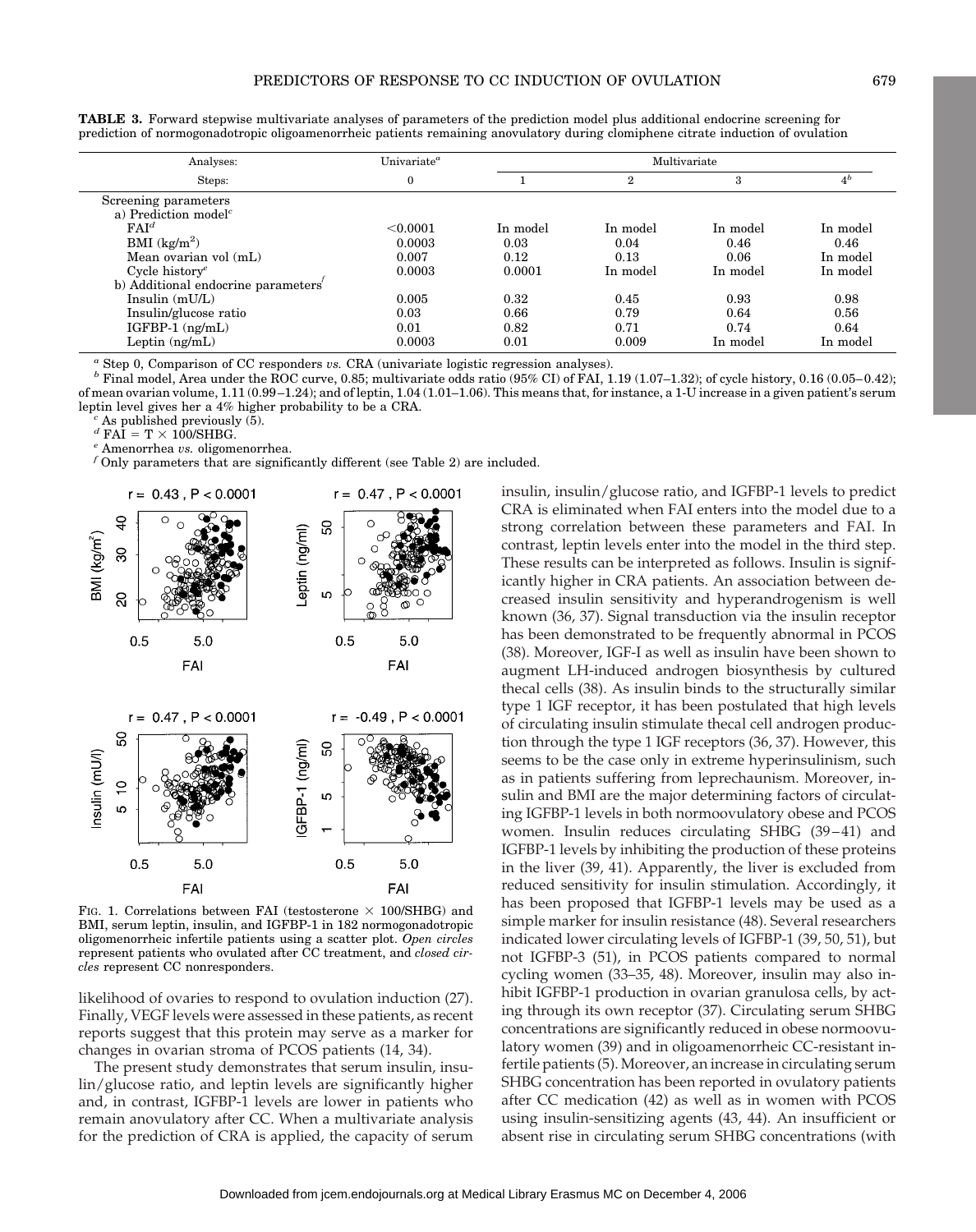

FIG. 2. Correlations between serum leptin and BMI, WHR, and serum insulin in 182 normogonadotropic oligomenorrheic infertile patients using a scatter plot. *Open circles* represent patients who ovulated after CC treatment, and *closed circles* represent CC nonresponders.

resulting high free androgen levels) after CC medication could be held responsible for CC unresponsiveness.

In the present study total and free IGF-I and IGFBP-3 levels are comparable between CC responders and nonresponders. No differences in IGFBP-3 levels were previously noted in follicular fluid from PCOS ovaries compared with androgendominant and estrogen-dominant follicles from normoovulatory women (45, 46). In contrast, IGFBP-1 levels are significantly lower in patients remaining anovulatory after CC medication. As a consequence of decreased hepatic production of serum IGFBP-1 levels, a greater proportion of IGF-I is biologically active (47). Taking into account that serum IGFBP-1 levels increase (48) and IGF-I levels decrease (42) in oligoamenorrheic women after CC medication, it may be suggested that an insufficient rise in serum IGFBP-1 levels after CC medication is involved in the follicle growth arrest in these patients. No difference could be observed in pretreatment free IGF-I levels comparing responders *vs.* CRA patients. Overall, FAI is the most significant factor to predict



FIG. 3. Correlations between serum insulin and BMI, SHBG, and serum IGFBP-1 in 182 normogonadotropic oligomenorrheic infertile patients using a scatter plot. *Open circles* represent patients who ovulated after CC treatment, and *closed circles* represent CC nonresponders.

ovarian response. It appears that the prediction of insulin and IGFBP-1 completely depends on its association with FAI, in line with recent compelling molecular evidence for intrinsic abnormalities in the androgen synthesis pathway in PCOS thecal cells (49). It is likely that decreased IGFBP-1 is an excellent marker of hyperinsulinemia and that it does not affect the endocrine IGF system's effect on follicle growth.

The present study demonstrates a significant correlation between leptin levels and BMI and WHR, which is in agreement with previous reports (21–23). Serum leptin levels were significantly higher in CC nonresponders and enter into the model (instead of BMI) in multivariate analyses to predict CRA. The AUC of the previously developed prediction model (including FAI, BMI, cycle history, and mean ovarian volume) of 0.82 could be slightly improved to 0.85 by the inclusion of leptin rather than BMI. Due to the limited improvement of the AUC and the fact that information such as weight and height of the patient is easy to collect, one may prefer to use BMI to predict the probability of CRA in clinical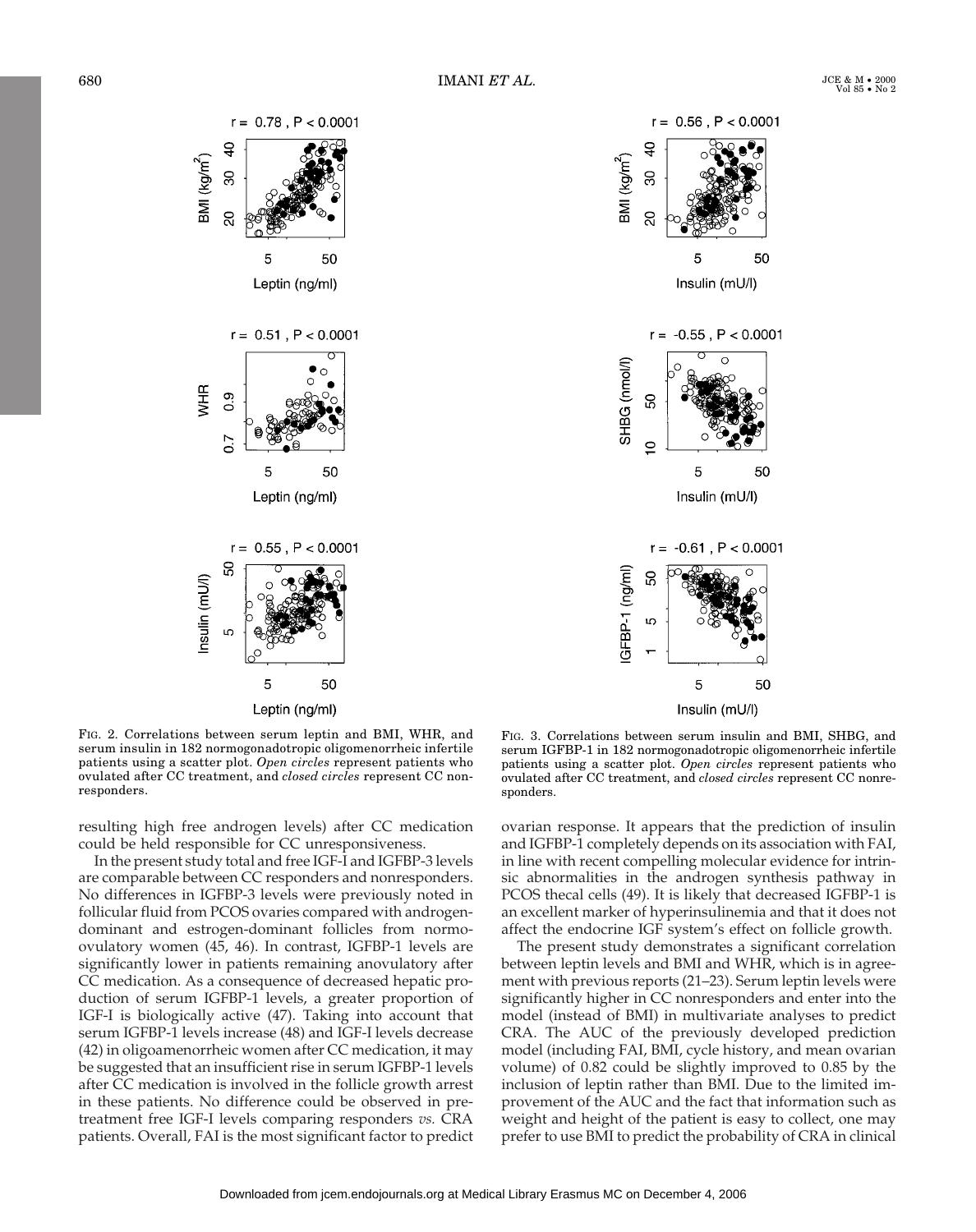practice. Clearly, the end point for clinical practice should be pregnancy rather than ovulation. It has been demonstrated that leptin can directly impair insulin action in hepatocytes (20). In addition, leptin directly inhibits IGF-I augmentation of FSH-stimulated estradiol production (50) as well as LHstimulated androgen synthesis *in vitro* (50). *In vivo* observations, however, would argue against a negative correlation between obesity/elevated leptin levels and androgens. High leptin levels could interfere with the ability of the dominant follicle to produce estradiol, both by inhibiting the production of androgen substrate and by decreasing the aromatizing capacity of granulosa cells (51). Moreover, changes in estradiol and P during the human menstrual cycle may participate in the control of leptin production (52). Caloric restriction, exercise, and weight-reducing diets may reduce leptin levels (53); result in normalization of insulin sensitivity, gonadotropins, and androgen metabolism (54); and lead to spontaneous ovulatory cycles in up to 50% of women (55).

Initial serum inhibin B as well as serum VEGF levels were similar comparing CC responders and nonresponders. These endocrine parameters had no predictive value for ovarian response to CC medication. The results of this study suggest that circulating inhibin B does not correspond to the number of healthy follicles present in polycystic ovaries, characterized by follicle maturation arrest and atresia of a proportion of follicles. This is in contrast with the conclusion of a recent report focusing on a relatively small group of patients (27). Recent observations suggest that increased intraovarian concentrations of VEGF may be related to increased stroma echogenicity and vascularity and increased secretion and pulsatility of LH (34). We have not been able to confirm that VEGF levels may represent the magnitude of ovarian dysfunction in these women.

The impact of markers for insulin sensitivity, the IGF system, leptin, inhibin B, and VEGF on the prediction of conception after ovulatory CC cycles has also been analyzed. None of these parameters predicts the probability of conceiving in women who ovulated after CC treatment (data not shown). This stresses again the concept previously put forward (8) that follicle growth and oocyte quality are differentially regulated.

In conclusion, the present longitudinal follow-up study suggests that FAI, as a marker for the severity of hyperandrogenemia, is the most significant endocrine marker of ovarian dysfunction and for the prediction of ovarian response after CC medication. Initial serum leptin insulin, and IGFBP-1 levels are factors in univariate analyses predicting patients who will remain anovulatory after CC. The capability of serum insulin and IGFBP-1 to predict CRA disappears when FAI enters into the model due to a significant correlation between FAI and these endocrine parameters. Finally, leptin is a better marker to predict ovarian response to CC medication compared to BMI. For the assessment of markers useful for clinical screening in patients, the present observations predicting ovarian response should be combined with factors predicting pregnancies in ovulatory CC women. Moreover, the question arises of whether factors involved in ovarian response or conception after CC medication may also predict individual responses to exogenous

gonadotropins in patients who fail to ovulate or conceive after CC.

# **Acknowledgments**

We gratefully acknowledge the technical expertise of Mrs. Gerry Faessen (Stanford University Medical Center) in performing the free and total IGF-I, IGFBP-1, and IGFBP-3 assays; Mrs. Najiba Lahlou (Hopital Saint Antoine) in performing leptin assays; Mrs. Joke v. d. Zwaag (Rotterdam) in performing glucose assays; Mr. Piet Uiterlinden (Rotterdam) in performing insulin assays; and Mr. Ronald van der Wal (Rotterdam) in performing inhibin B assays.

#### **References**

- 1. **WHO.** 1993 WHO manual for the standardized investigation and diagnosis of
- the infertile couple. Cambridge: Cambridge University Press. 2. **Greenblatt RB, Barfield WE, Jungck EC, Ray AW.** 1961 Induction of ovulation with MRL/41. JAMA. 178:127–130.
- 3. **MacGregor AH, Johnson JE, Bunde CA.** 1968 Further clinical experience with clomiphene citrate. Fertil Steril. 19:616–622.
- 4. **Gorlitsky GA, Kase NG, Speroff L.** 1978 Ovulation and pregnancy rates with
- clomiphene citrate. Obstet Gynecol. 51:265–269. 5. **Imani B, Eijkemans MJ, te Velde ER, Habbema JD, Fauser BC.** 1998 Predictors of patients remaining anovulatory during clomiphene citrate induction of ovulation in normogonadotropic oligomenorrheic infertility. J Clin Endocrinol Metab. 83:2361–2365.
- 6. **Shepard MK, Balmaceda JP, Leija CG.** 1979 Relationship of weight to successful induction of ovulation with clomiphene citrate. Fertil Steril. 32:641–645.
- 7. **Hammond MG, Halme JK, Talbert LM.** 1983 Factors affecting the pregnancy rate in clomiphene citrate induction of ovulation. Obstet Gynecol. 62:196–202.
- 8. **Imani B, Eijkemans MJ, te Velde ER, Habbema JD, Fauser BC.** 1999 Predictors of chances to conceive in ovulatory patients during clomiphene citrate induction of ovulation in normogonadotropic oligomenorrheic infertility. Clin Endocrinol Metab. 84:1617-1622.
- 9. **Dunaif A, Givens JR, Haseltine F, Merriam GR (eds).** 1992 The polycystic ovary syndrome. Cambridge: Blackwell.
- 10. **van Santbrink EJ, Hop WC, Fauser BC.** 1997 Classification of normogonadotropic infertility: polycystic ovaries diagnosed by ultrasound *vs.* endocrine characteristics of polycystic ovary syndrome. Fertil Steril. 67:452–458.
- 11. **Giudice LC, Morales AJ, Yen SS.** 1996 Growth factors and polycystic ovarian syndrome. Semin Reprod Endocrinol. 14:203–208.
- 12. **Cataldo NA.** 1997 Insulin-like growth factor binding proteins: do they play a role in polycystic ovary syndrome? Semin Reprod Endocrinol. 15:123–136.
- 13. **van Dessel HJ, Lee PD, Faessen G, Fauser BC, Giudice LC.** 1999 Elevated serum levels of free insulin-like growth factor-1 (IGF-1) in polycystic ovary syndrome. J Clin Endocrinol Metab. 84:3030–3035.
- 14. **Agrawal R, Conway G, Sladkevicius P, et al.** 1998 Serum vascular endothelial growth factor and Doppler blood flow velocities in *in vitro* fertilization: relevance to ovarian hyperstimulation syndrome and polycystic ovaries. Fertil Steril. 70:651–658.
- 15. **Dunaif A.** 1997 Insulin resistance and the polycystic ovary syndrome: mech-
- anism and implications for pathogenesis. Endocr Rev. 18:774–800. 16. **Nestler JE, Jakubowicz DJ, de Vargas AF, Brik C, Quintero N, Medina F.** 1998 Insulin stimulates testosterone biosynthesis by human thecal cells from women with polycystic ovary syndrome by activating its own receptor and using inositolglycan mediators as the signal transduction system. J Clin Endocrinol Metab. 83:2001–2005.
- 17. **Dunaif A, Mandeli J, Fluhr H, Dobrjansky A.** 1988 The impact of obesity and chronic hyperinsulinemia on gonadotropin release and gonadal steroid secretion in the polycystic ovary syndrome. J Clin Endocrinol Metab. 66:131–139.
- 18. **Pasquali R, Casimirri F.** 1993 The impact of obesity on hyperandrogenism and polycystic ovary syndrome in premenopausal women. Clin Endocrinol (Oxf).  $39:1 - 16$ .
- 19. **Zhang Y, Proenca R, Maffei M, Barone M, Leopold L, Friedman JM.** 1994 Positional cloning of the mouse obese gene and its human homologue. Nature. 372:425–432.
- 20. **Cohen B, Novick D, Rubinstein M.** 1996 Modulation of insulin activities by leptin. Science. 274:1185–1188.
- 21. **Brzechffa PR, Jakimiuk AJ, Agarwal SK, Weitsman SR, Buyalos RP, Magoffin DA.** 1996 Serum immunoreactive leptin concentrations in women with polycystic ovary syndrome. J Clin Endocrinol Metab. 81:4166–4169.
- 22. **Rouru J, Anttila L, Koskinen P, et al.** 1997 Serum leptin concentrations in women with polycystic ovary syndrome. J Clin Endocrinol Metab. 82:1697–1700.
- 23. **Laughlin GA, Morales AJ, Yen SS.** 1997 Serum leptin levels in women with polycystic ovary syndrome: the role of insulin resistance/hyperinsulinemia. J Clin Endocrinol Metab. 82:1692–1696.
- 24. **Clement K, Vaisse C, Lahlou N, et al.** 1998 A mutation in the human leptin receptor gene causes obesity and pituitary dysfunction. Nature. 392:398–401.